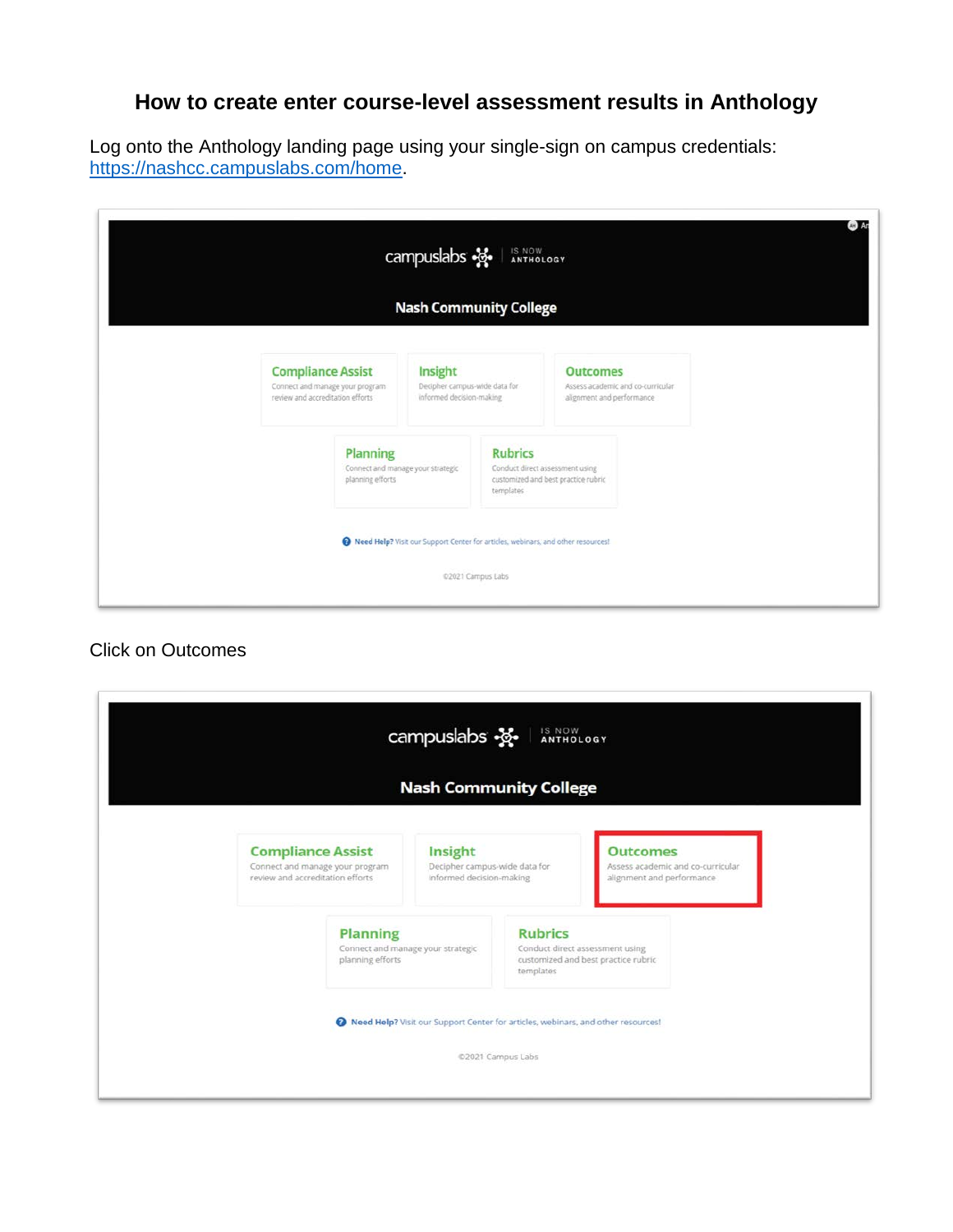The first page is at the institution level where most instructors will not have any outcomes to input. Note the academic year at the top which should default to the current year. However, if necessary, you may be able to switch to a previous year.

| <b>Outcomes</b><br>Academic Year 2020<br>٠<br>Q<br>$\boldsymbol{\star}$<br>å                                                                                           | Nash Community College<br>Academic Year 2020 |                       |
|------------------------------------------------------------------------------------------------------------------------------------------------------------------------|----------------------------------------------|-----------------------|
| LL ORGANIZATION UNITS<br>Nash Community College<br>Institution<br>Administrative Services<br>Continuing Education<br>Curriculum Instruction<br><b>Student Services</b> | No Outcomes.                                 |                       |
|                                                                                                                                                                        |                                              | C 2021 Anthology Inc. |

You have the ability to click through the organizational units and read the outcomes of other departments. You can also use the organizational units to navigate to your program of study.

| Academic Year 2020<br>$\star$<br>Q<br>$\frac{1}{N}$<br>÷ | Nash Community College<br>圖 Academic Year 2020 |                       |
|----------------------------------------------------------|------------------------------------------------|-----------------------|
| LL ORGANIZATION UNITS                                    |                                                |                       |
| Nash Community College<br>Institution                    |                                                |                       |
| Administrative Services                                  |                                                |                       |
| Continuing Education                                     | No Outcomes.                                   |                       |
| Curriculum Instruction                                   |                                                |                       |
| Student Services                                         |                                                |                       |
|                                                          |                                                |                       |
|                                                          |                                                |                       |
|                                                          |                                                | @ 2021 Anthology Inc. |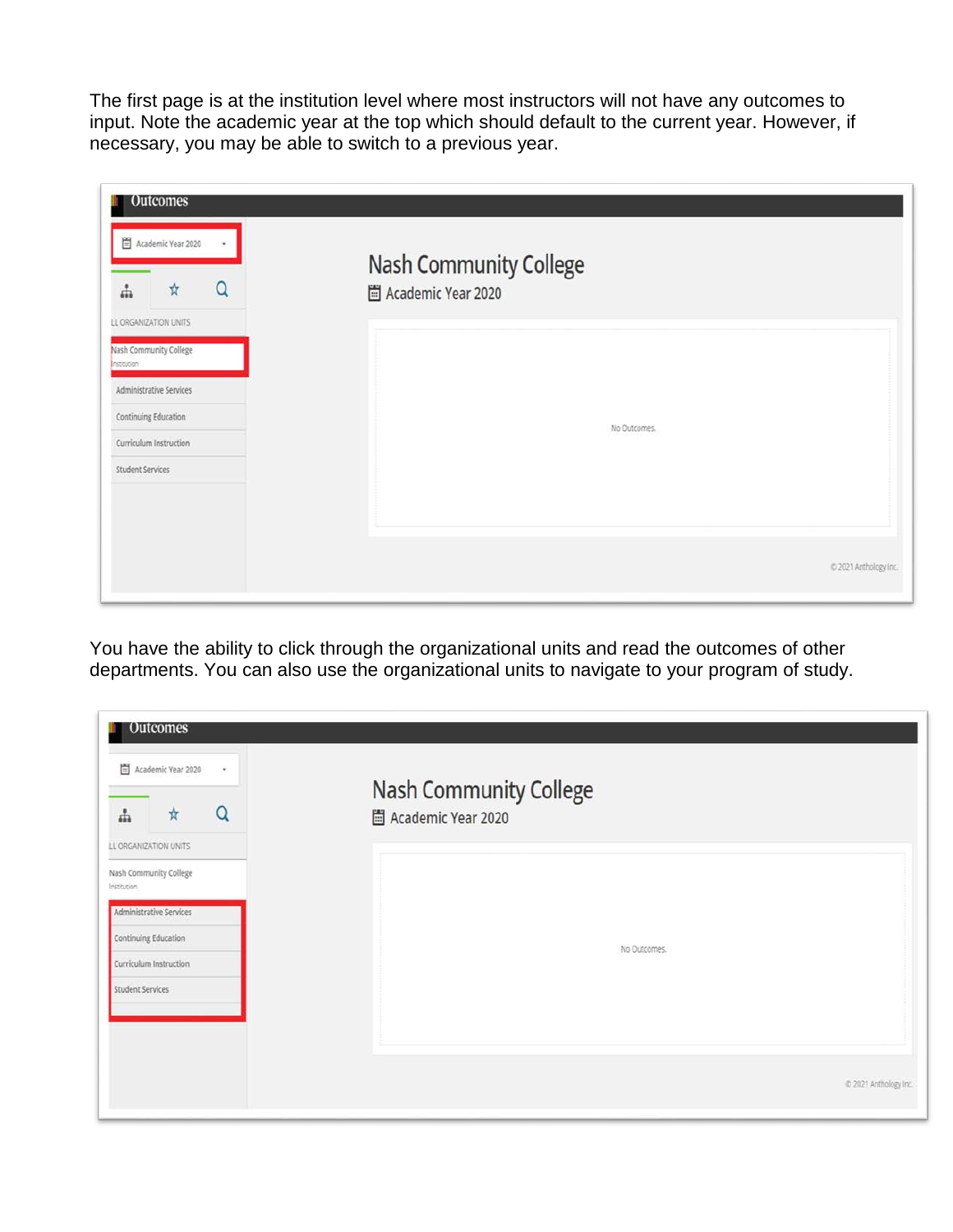However, the easiest way to reach your own courses is by click on the star which will take you directly to your own courses.

| <b>Outcomes</b>                                                                          |                                                              |
|------------------------------------------------------------------------------------------|--------------------------------------------------------------|
| 圖<br>Academic Year 2020<br>۰<br>d.                                                       | Nash Community Co<br>Academic Year 2020                      |
| <b>MY ORGANIZATION UNITS</b><br><b>CJC 111 OL01</b><br>CJC 113 01<br><b>CJC 113 OL01</b> |                                                              |
|                                                                                          |                                                              |
|                                                                                          | 多有病毒药 医前庭病 电传动磁器电位函数数学位为限制方位子类加以一条管的技术者 医抗性黄疸 医病毒毒素性血病毒素抗血病病 |

Clicking on any of your courses will show you if there are assigned connections. In this example, there are no assigned connections.

|                       | <b>Pending Connections</b>                                                    |               |
|-----------------------|-------------------------------------------------------------------------------|---------------|
|                       | This unit has been assigned to provide<br>results for the following outcomes. | 느<br>$\alpha$ |
|                       | Spring 2021                                                                   |               |
|                       | There are no requests.                                                        |               |
|                       |                                                                               |               |
|                       |                                                                               |               |
| <b>Create Outcome</b> |                                                                               |               |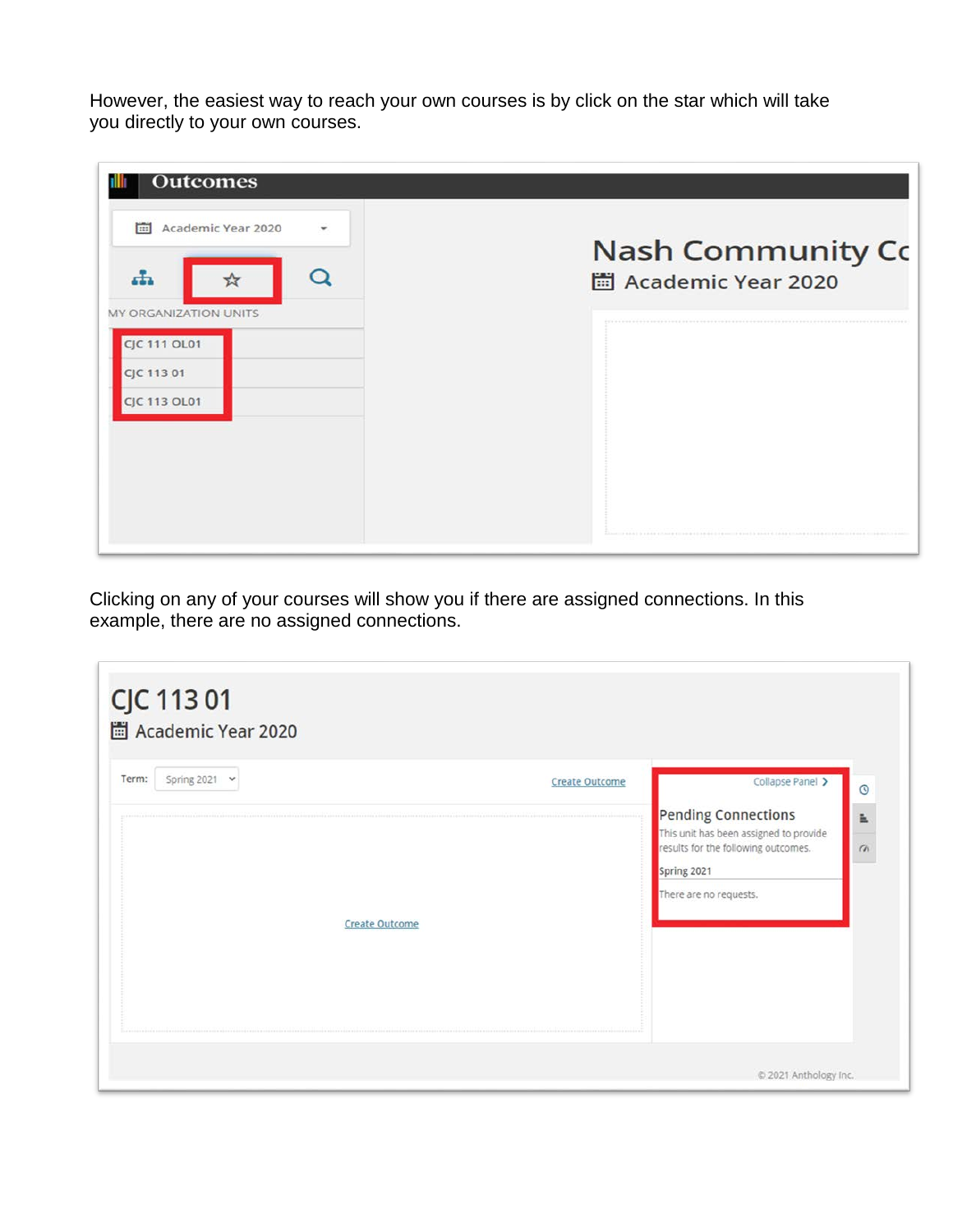In this example, the course is associated with a learning outcome, and data is expected. Notice both the number beside of the clock icon as well as the link to the outcome under "Pending Connections."

| Term:<br>Spring 2021 $\vee$ | <b>Create Outcome</b>                                                                 | Collapse Panel ><br>$\circ$ <sup>0</sup>                                                                                                                                             |
|-----------------------------|---------------------------------------------------------------------------------------|--------------------------------------------------------------------------------------------------------------------------------------------------------------------------------------|
|                             | Filter: <b>Z</b> Assessed <b>Z</b> Assigned <b>Z</b> Related<br><b>Create Outcome</b> | <b>Pending Connections</b><br>E.<br>This unit has been assigned to provide<br>results for the following outcomes.<br>$\alpha$<br>Spring 2021<br>· Major system components<br>CJC 111 |

Click on the blue outcomes title.

| Spring 2021 $\sim$<br>Term: |                       | Filter: Ø Assessed Ø Assigned Ø Related | <b>Create Outcome</b> | Collapse Panel ><br><b>Pending Connections</b><br>This unit has been assigned to provide   | $\circ^\blacksquare$<br>Ë. |
|-----------------------------|-----------------------|-----------------------------------------|-----------------------|--------------------------------------------------------------------------------------------|----------------------------|
|                             |                       |                                         |                       | results for the following outcomes.<br>Spring 2021<br>· Major system components<br>CJC 111 | $\alpha$                   |
|                             | <b>Create Outcome</b> |                                         |                       |                                                                                            |                            |
|                             |                       |                                         |                       |                                                                                            |                            |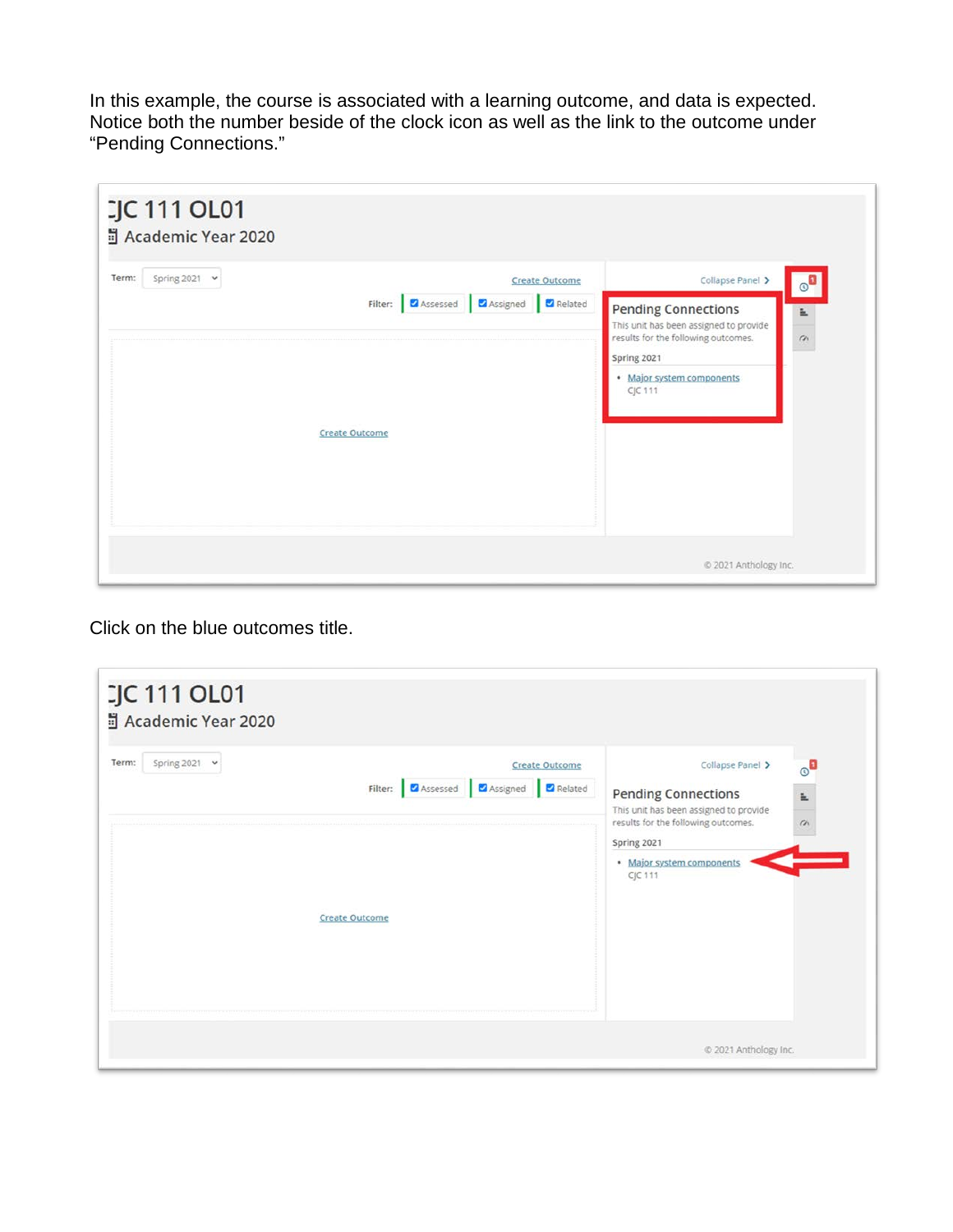#### Click on "Assessment."

| <b>≮Back to List</b><br>Spring 2021 v<br>Term:                        | Longitudinal<br><b>Term</b> |
|-----------------------------------------------------------------------|-----------------------------|
| SLO <sub>2</sub>                                                      | AGGREGATED RESULT           |
| Requested By: CJC 111<br>Remember, Understand A Nonfunctional Verb(s) |                             |
|                                                                       |                             |
| <b>COVID-19 Notes</b><br>$\vee$                                       |                             |
| How will assessment be performed?                                     | On<br>Measure               |

The fields with an asterisk (\*) are required. The others may be omitted.

Give your assessment a descriptive title (for example, Final Exam; Persuasive Essay, GESLOT Oral Communication Rubric).

Select the date at which you began data collection.

Choose whether the assessment is formative, diagnostic, or summative in nature.

Unless directed otherwise by your chair, choose **Individual Student Scores**.

In the **thresholds** section, you establish the scale by which achievement will be measured for each outcome. Use your previously established target/benchmark score to as the metric for "met." You can use **percentages** or **points** in setting the thresholds depending on the results of your data. The thresholds need to be common for everyone submitting data for the same outcome, so be sure to reach agreement and communicate to all full-time and part-time faculty who are entering data for the same outcome.

Click "Submit."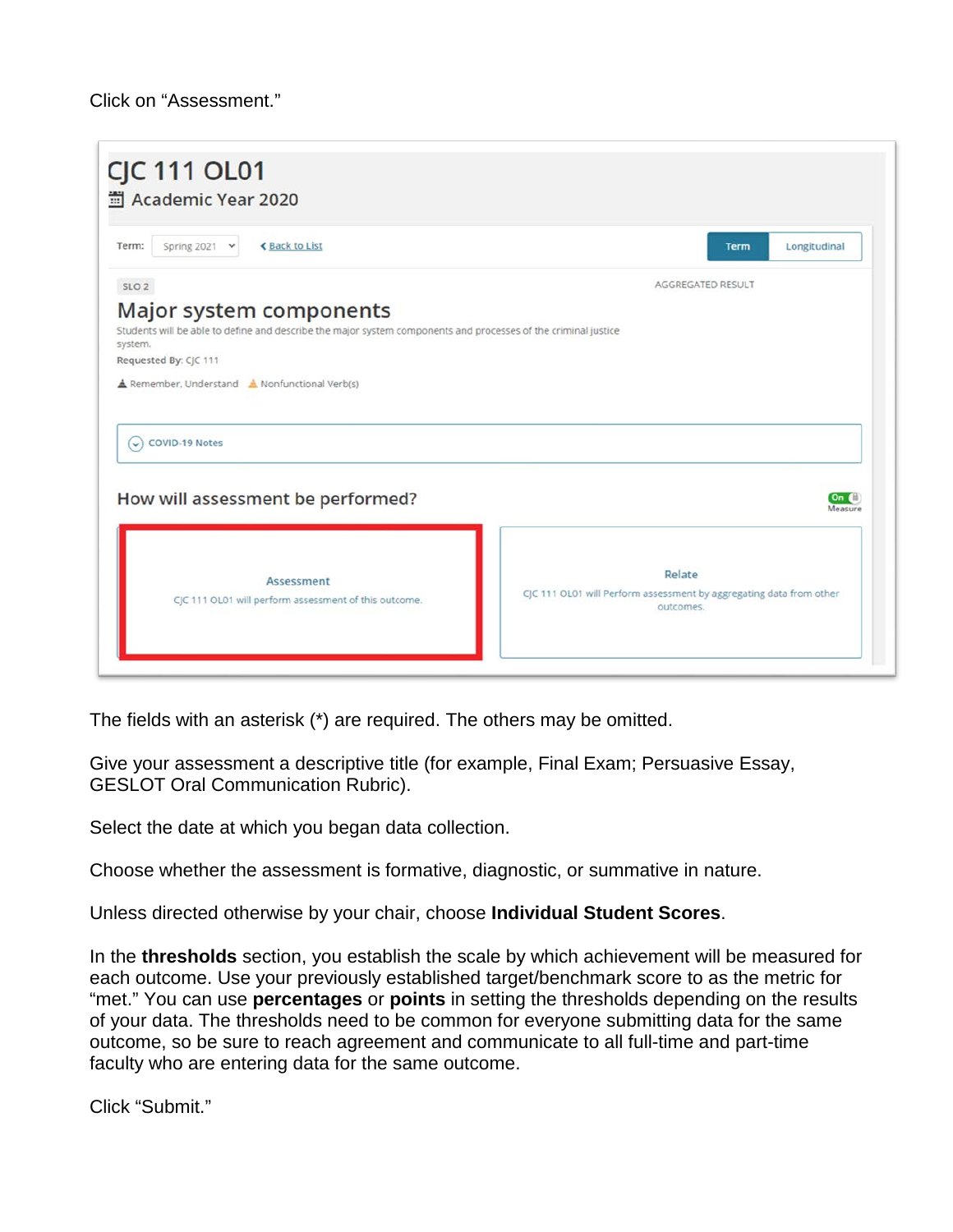#### **Create Assessment**

| Enter a brief name or title to identify how you measured achievement (e.g., Writing<br>Select the method of input used to measure achievement.<br>Assignment #1, Final Exam, etc.).<br>Begin <sup>*</sup><br>End<br>□<br>mm/dd/yyyy<br>mm/dd/yyyy<br>Enter the date you finished this measure of achievement using the selected input.<br>Enter the date you began to measure achievement using the selected input.<br><b>Purpose</b><br>Diagnostic<br>Summative<br>Formative<br>O<br>0<br>Assess performance during the learning process to<br>Assess knowledge, skills, or attributes prior to<br>Measure achievement at the end of interaction with<br>guide further efforts.<br>interaction with learners.<br>learners.<br>Result Type *<br>垕<br><b>Individual Student Scores</b><br><b>Total Achievement Levels</b><br>Enter the number of students who met or did not meet the outcome.<br>Record individual scores by entering the results of each student.<br>$\circ$<br>$\odot$<br>Select the appropriate way to record results for this assessment.<br>Degree of learning<br>Delivery Format<br>$\checkmark$<br>Select the format students used to complete the input.<br>Select the degree of learning<br><b>Scoring Method</b><br>Select the method used to determine each student's achievement level.<br>Scoring Type<br>OPercentage OPoints<br>Select the format of the assignment scoring.<br>Thresholds *<br>0-59.99%<br>70-89.99%<br>90-100%<br>60-69.99%<br>Partially Met *<br>Minimum Score *<br>Met *<br>Exceeded *<br>Maximum Score *<br>%<br>%<br>%<br>96.<br>$96$<br>$\circ$<br>60<br>70<br>90<br>100 | <b>Title</b> *                                                                               |  | Method |  |  |  |
|-------------------------------------------------------------------------------------------------------------------------------------------------------------------------------------------------------------------------------------------------------------------------------------------------------------------------------------------------------------------------------------------------------------------------------------------------------------------------------------------------------------------------------------------------------------------------------------------------------------------------------------------------------------------------------------------------------------------------------------------------------------------------------------------------------------------------------------------------------------------------------------------------------------------------------------------------------------------------------------------------------------------------------------------------------------------------------------------------------------------------------------------------------------------------------------------------------------------------------------------------------------------------------------------------------------------------------------------------------------------------------------------------------------------------------------------------------------------------------------------------------------------------------------------------------------------------------------------------------------------------------|----------------------------------------------------------------------------------------------|--|--------|--|--|--|
|                                                                                                                                                                                                                                                                                                                                                                                                                                                                                                                                                                                                                                                                                                                                                                                                                                                                                                                                                                                                                                                                                                                                                                                                                                                                                                                                                                                                                                                                                                                                                                                                                               |                                                                                              |  |        |  |  |  |
|                                                                                                                                                                                                                                                                                                                                                                                                                                                                                                                                                                                                                                                                                                                                                                                                                                                                                                                                                                                                                                                                                                                                                                                                                                                                                                                                                                                                                                                                                                                                                                                                                               |                                                                                              |  |        |  |  |  |
|                                                                                                                                                                                                                                                                                                                                                                                                                                                                                                                                                                                                                                                                                                                                                                                                                                                                                                                                                                                                                                                                                                                                                                                                                                                                                                                                                                                                                                                                                                                                                                                                                               |                                                                                              |  |        |  |  |  |
|                                                                                                                                                                                                                                                                                                                                                                                                                                                                                                                                                                                                                                                                                                                                                                                                                                                                                                                                                                                                                                                                                                                                                                                                                                                                                                                                                                                                                                                                                                                                                                                                                               |                                                                                              |  |        |  |  |  |
|                                                                                                                                                                                                                                                                                                                                                                                                                                                                                                                                                                                                                                                                                                                                                                                                                                                                                                                                                                                                                                                                                                                                                                                                                                                                                                                                                                                                                                                                                                                                                                                                                               |                                                                                              |  |        |  |  |  |
|                                                                                                                                                                                                                                                                                                                                                                                                                                                                                                                                                                                                                                                                                                                                                                                                                                                                                                                                                                                                                                                                                                                                                                                                                                                                                                                                                                                                                                                                                                                                                                                                                               |                                                                                              |  |        |  |  |  |
|                                                                                                                                                                                                                                                                                                                                                                                                                                                                                                                                                                                                                                                                                                                                                                                                                                                                                                                                                                                                                                                                                                                                                                                                                                                                                                                                                                                                                                                                                                                                                                                                                               |                                                                                              |  |        |  |  |  |
|                                                                                                                                                                                                                                                                                                                                                                                                                                                                                                                                                                                                                                                                                                                                                                                                                                                                                                                                                                                                                                                                                                                                                                                                                                                                                                                                                                                                                                                                                                                                                                                                                               |                                                                                              |  |        |  |  |  |
|                                                                                                                                                                                                                                                                                                                                                                                                                                                                                                                                                                                                                                                                                                                                                                                                                                                                                                                                                                                                                                                                                                                                                                                                                                                                                                                                                                                                                                                                                                                                                                                                                               |                                                                                              |  |        |  |  |  |
|                                                                                                                                                                                                                                                                                                                                                                                                                                                                                                                                                                                                                                                                                                                                                                                                                                                                                                                                                                                                                                                                                                                                                                                                                                                                                                                                                                                                                                                                                                                                                                                                                               |                                                                                              |  |        |  |  |  |
|                                                                                                                                                                                                                                                                                                                                                                                                                                                                                                                                                                                                                                                                                                                                                                                                                                                                                                                                                                                                                                                                                                                                                                                                                                                                                                                                                                                                                                                                                                                                                                                                                               |                                                                                              |  |        |  |  |  |
|                                                                                                                                                                                                                                                                                                                                                                                                                                                                                                                                                                                                                                                                                                                                                                                                                                                                                                                                                                                                                                                                                                                                                                                                                                                                                                                                                                                                                                                                                                                                                                                                                               |                                                                                              |  |        |  |  |  |
|                                                                                                                                                                                                                                                                                                                                                                                                                                                                                                                                                                                                                                                                                                                                                                                                                                                                                                                                                                                                                                                                                                                                                                                                                                                                                                                                                                                                                                                                                                                                                                                                                               |                                                                                              |  |        |  |  |  |
|                                                                                                                                                                                                                                                                                                                                                                                                                                                                                                                                                                                                                                                                                                                                                                                                                                                                                                                                                                                                                                                                                                                                                                                                                                                                                                                                                                                                                                                                                                                                                                                                                               |                                                                                              |  |        |  |  |  |
|                                                                                                                                                                                                                                                                                                                                                                                                                                                                                                                                                                                                                                                                                                                                                                                                                                                                                                                                                                                                                                                                                                                                                                                                                                                                                                                                                                                                                                                                                                                                                                                                                               |                                                                                              |  |        |  |  |  |
|                                                                                                                                                                                                                                                                                                                                                                                                                                                                                                                                                                                                                                                                                                                                                                                                                                                                                                                                                                                                                                                                                                                                                                                                                                                                                                                                                                                                                                                                                                                                                                                                                               |                                                                                              |  |        |  |  |  |
|                                                                                                                                                                                                                                                                                                                                                                                                                                                                                                                                                                                                                                                                                                                                                                                                                                                                                                                                                                                                                                                                                                                                                                                                                                                                                                                                                                                                                                                                                                                                                                                                                               |                                                                                              |  |        |  |  |  |
|                                                                                                                                                                                                                                                                                                                                                                                                                                                                                                                                                                                                                                                                                                                                                                                                                                                                                                                                                                                                                                                                                                                                                                                                                                                                                                                                                                                                                                                                                                                                                                                                                               |                                                                                              |  |        |  |  |  |
|                                                                                                                                                                                                                                                                                                                                                                                                                                                                                                                                                                                                                                                                                                                                                                                                                                                                                                                                                                                                                                                                                                                                                                                                                                                                                                                                                                                                                                                                                                                                                                                                                               |                                                                                              |  |        |  |  |  |
|                                                                                                                                                                                                                                                                                                                                                                                                                                                                                                                                                                                                                                                                                                                                                                                                                                                                                                                                                                                                                                                                                                                                                                                                                                                                                                                                                                                                                                                                                                                                                                                                                               |                                                                                              |  |        |  |  |  |
|                                                                                                                                                                                                                                                                                                                                                                                                                                                                                                                                                                                                                                                                                                                                                                                                                                                                                                                                                                                                                                                                                                                                                                                                                                                                                                                                                                                                                                                                                                                                                                                                                               |                                                                                              |  |        |  |  |  |
|                                                                                                                                                                                                                                                                                                                                                                                                                                                                                                                                                                                                                                                                                                                                                                                                                                                                                                                                                                                                                                                                                                                                                                                                                                                                                                                                                                                                                                                                                                                                                                                                                               |                                                                                              |  |        |  |  |  |
|                                                                                                                                                                                                                                                                                                                                                                                                                                                                                                                                                                                                                                                                                                                                                                                                                                                                                                                                                                                                                                                                                                                                                                                                                                                                                                                                                                                                                                                                                                                                                                                                                               | Enter the minimum scores/percentages for each of the following achievement level thresholds. |  |        |  |  |  |

(**NOTE**: These threshold numbers are an example only. Your numbers may be different.)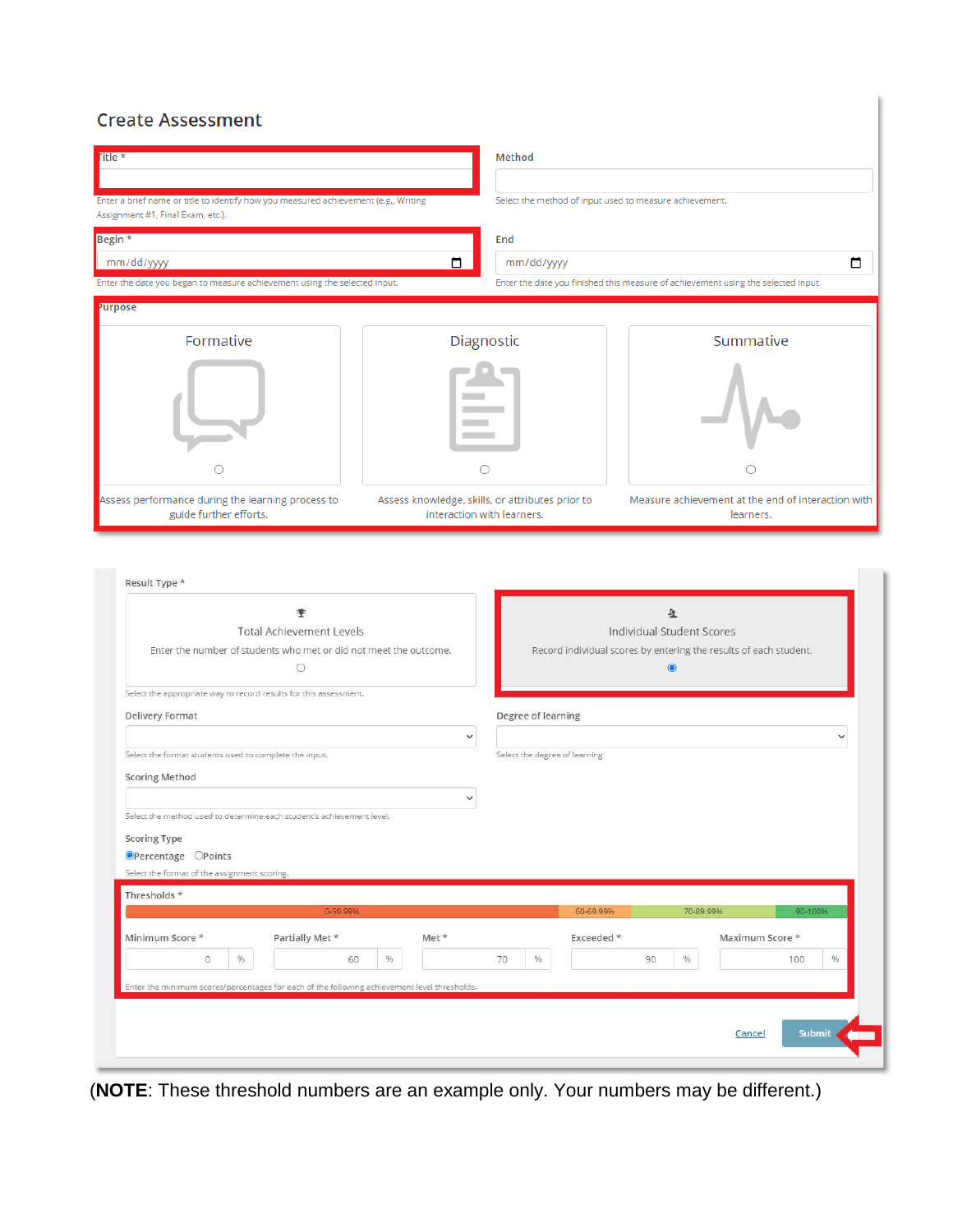Once you have submitted this form, you can click "Add Results" to provide data for your class. If multiple methods of assessment are used for the same outcome, you can also "Create Assessment" to repeat the steps above with the details of the second assessment.



This window will pop up when you click on Add Results.

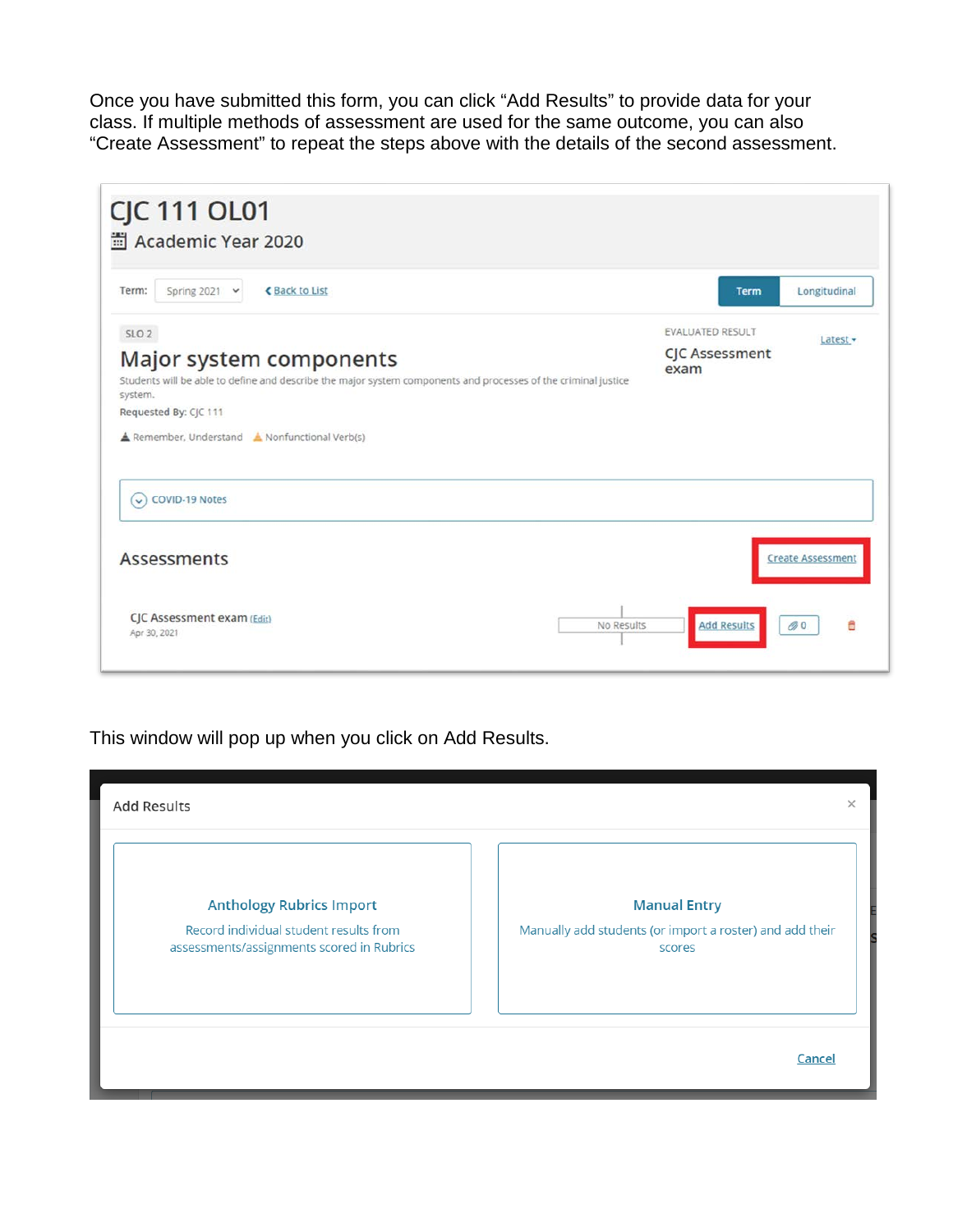If your assessment results are in the Anthology Rubrics product, click "Anthology Rubrics Import." (NOTE: You need to have already created the assessment in the Rubrics product prior to importing the results.) If you are manually entering scores for your students, click on "Manual Entry."

### **EXAMPLE RUBRIC ASSESSMENT IMPORT**

This window will open when you click on Anthology Rubrics Import. All of your assessments will appear initially, but note that you can also filter by creation term to narrow the selection by a particular semester. (NOTE: This is the reason it is important when creating the assessment in the Rubrics tool that you name the course, section, and semester for easy identification.)

| Type                                    | Filter by Creation Term |
|-----------------------------------------|-------------------------|
| Assessments<br>$\checkmark$             |                         |
| O Test data 1 (6 Entries)               |                         |
| O Test data 2 (6 Entries)               |                         |
| O Test data 3 (5 Entries)               |                         |
| O CJC 113 Paper 3 Test Data (5 Entries) |                         |
| O COM 110 test data SP 21 (8 Entries)   |                         |
| O COM test 2 (7 Entries)                |                         |
| O COM 110 Test 3 (7 Entries)            |                         |
| O Test (1 Entries)                      |                         |
|                                         |                         |

Once you select the rubric, click "Select Dimensions."

| Type                                    | Filter by Creation Term            |
|-----------------------------------------|------------------------------------|
| Assessments                             | All Terms                          |
| Test data 1 (6 Entries)                 |                                    |
| O Test data 2 (6 Entries)               |                                    |
| O Test data 3 (5 Entries)               |                                    |
| O CJC 113 Paper 3 Test Data (5 Entries) |                                    |
| O COM 110 test data SP 21 (8 Entries)   |                                    |
| O COM test 2 (7 Entries)                |                                    |
| C COM 110 Test 3 (7 Entries)            |                                    |
| O Test (1 Entries)                      |                                    |
|                                         | <b>Select Dimensions</b><br>Cancel |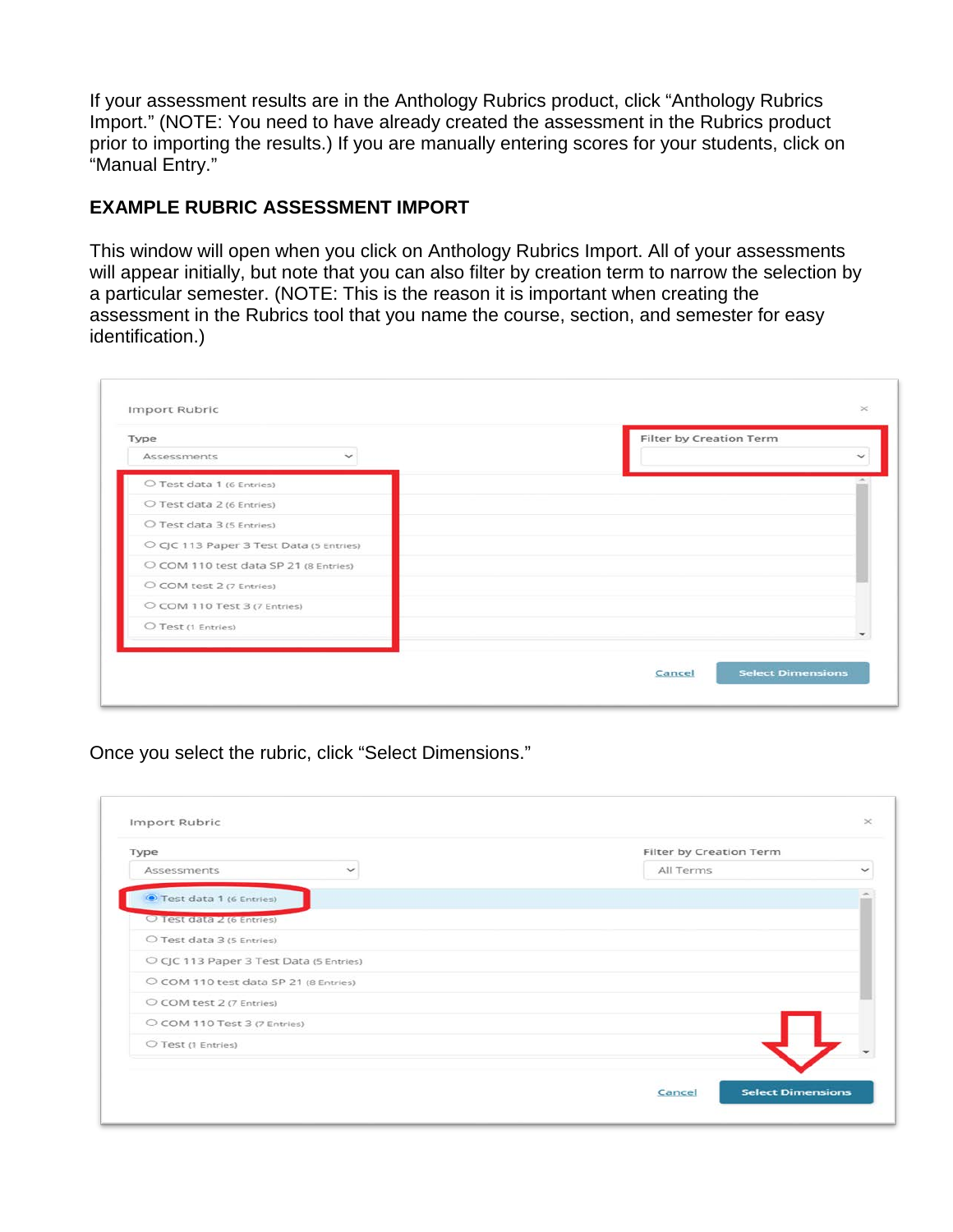By default, all of the dimensions are checked. If you want to use them all, click "Update." If you only want some of the rubric dimensions included in the analysis, uncheck those boxes before clicking "Update."

| rganization               |                                                                                                                                                                                                                                                                                                      |  |
|---------------------------|------------------------------------------------------------------------------------------------------------------------------------------------------------------------------------------------------------------------------------------------------------------------------------------------------|--|
|                           | ntroduction captures attention, has a clear thesis, and established credibility. * Main points are clearly identified. *<br>ganization of ideas and supporting material is well planned and logical. * Transitions are effective. * Conclusion clearly<br>stemmarizes main ideas and ends memorably. |  |
| <b>Z</b> Depth of Content |                                                                                                                                                                                                                                                                                                      |  |
|                           | Jain points well developed * Clear explanations * Variety of relevant support * Content is accurate                                                                                                                                                                                                  |  |
| <b>Z</b> Delivery         |                                                                                                                                                                                                                                                                                                      |  |
| nguage                    | <sup>9</sup> hysical appearance appropriate * Extemporaneous and conversational * Maintained eye contact * Expressive voice<br>stures * Accurate and clear pronunciation and articulation * Appropriate volume and rate * Clear and appropriate                                                      |  |
|                           |                                                                                                                                                                                                                                                                                                      |  |

The data will be imported. All of the fields on this page are optional. You can provide analysis, context, confidence level, etc. to explain the data if you choose. This might be especially important if there were special circumstances that you want to document (for example, a hurricane that disrupted instruction and might have led to lower-than-normal scores). You can also click on "View Student Scores" if you would like to see how your students performed individually.

| Results   Import From Anthology Rubrics                                                             |            |                                                                                                    | Clear |
|-----------------------------------------------------------------------------------------------------|------------|----------------------------------------------------------------------------------------------------|-------|
| Record individual student results from assessments/assignments by importing from Anthology Rubrics. |            |                                                                                                    |       |
| Selected Assessment<br>Test data 1                                                                  |            |                                                                                                    |       |
| 4 of 4 Dimensions Applied - (yiew / edit)                                                           |            |                                                                                                    |       |
| View Student Data                                                                                   |            |                                                                                                    |       |
| <b>Supporting Information</b>                                                                       |            |                                                                                                    |       |
| Provide context for the entered results by further describing the assessment.                       |            |                                                                                                    |       |
| Analysis                                                                                            | Confidence |                                                                                                    |       |
|                                                                                                     | Low        | Medium                                                                                             | High  |
|                                                                                                     |            | Select the option which best describes your level of<br>confidence in the accuracy of the results. |       |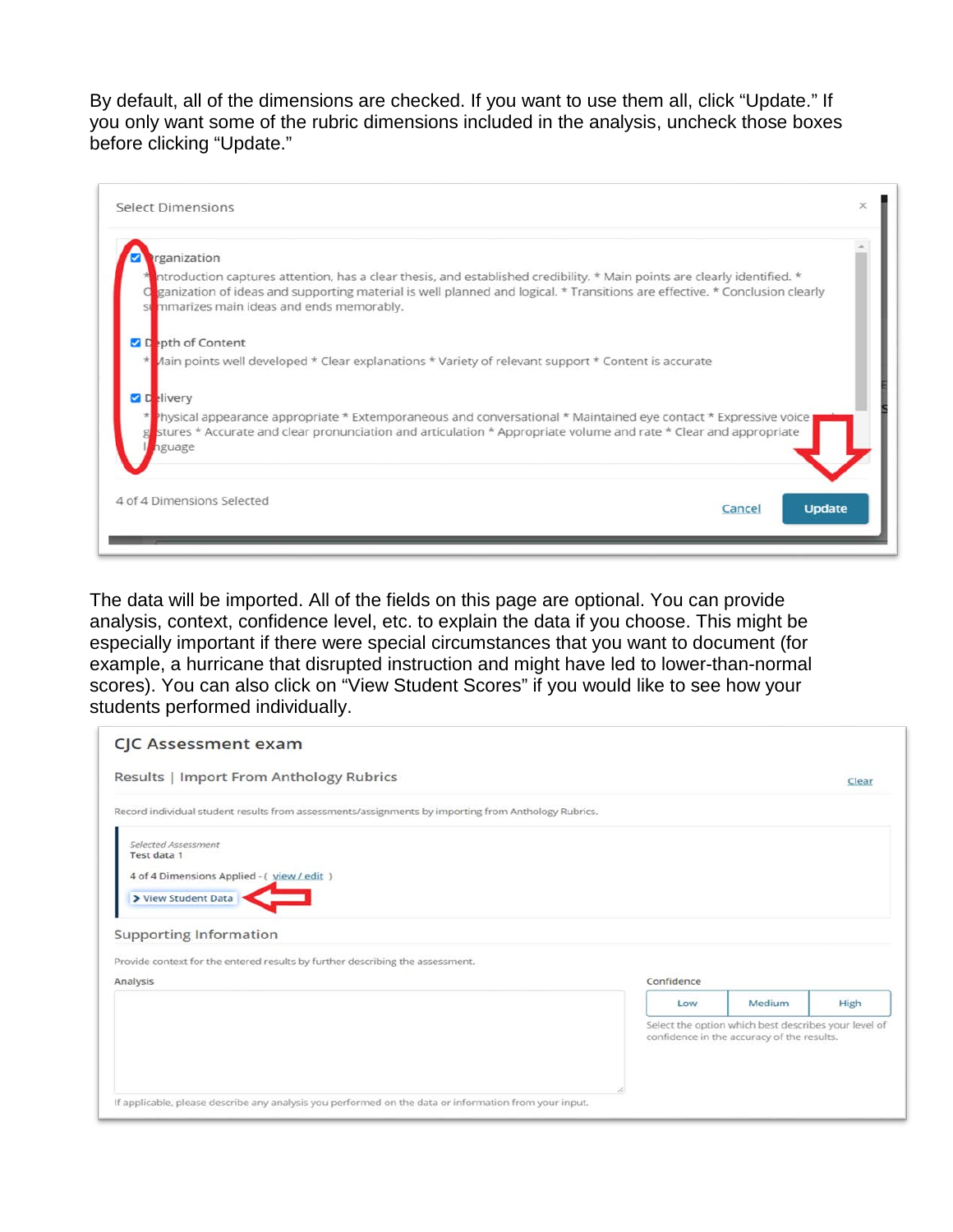| Score       |
|-------------|
| 100<br>96   |
| 100<br>$96$ |
| 37.5<br>96. |
| 62.5<br>96. |
| 87.5<br>96  |
| 87.5<br>.96 |
|             |

Adding additional documentation here is optional. Be sure to click "Submit" once you are finished.

| In addition to entering your numeric results, please summarize your results/findings.                                            |                  |  |
|----------------------------------------------------------------------------------------------------------------------------------|------------------|--|
| Use of Results                                                                                                                   |                  |  |
| Based on your results/findings, list what could be done to improve student achievement or your assessment process in the future. |                  |  |
| Add Use of Results                                                                                                               |                  |  |
|                                                                                                                                  |                  |  |
|                                                                                                                                  |                  |  |
|                                                                                                                                  | Submit<br>Cancel |  |

After you submit, you will see that the results have now updated in the learning outcome.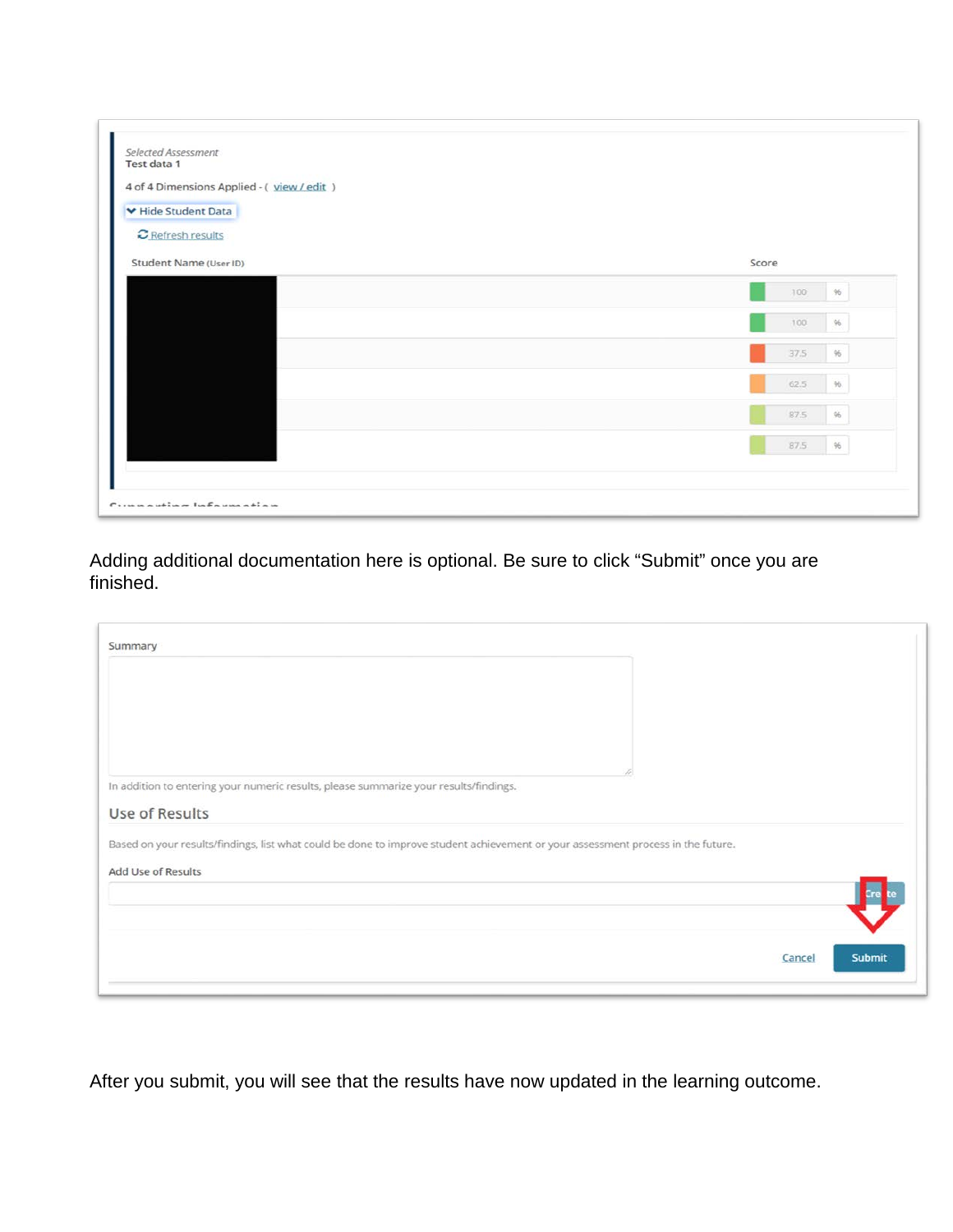| SLO <sub>2</sub><br>Major system components                                                                               | <b>EVALUATED RESULT</b><br><b>CJC Assessment</b><br>exam | Latest $\sim$            |                |
|---------------------------------------------------------------------------------------------------------------------------|----------------------------------------------------------|--------------------------|----------------|
| Students will be able to define and describe the major system components and processes of the criminal justice<br>system. | Exceeded                                                 | 33.33%                   | $\overline{2}$ |
| Requested By: CJC 111                                                                                                     | Met                                                      | 33.33%<br>m              | $\overline{2}$ |
| <b>A</b> Remember, Understand <b>A</b> Nonfunctional Verb(s)                                                              | Partially Met                                            | 16.67%                   | 1              |
|                                                                                                                           | Not Met                                                  | 16.67%                   | 1              |
| <b>COVID-19 Notes</b><br>$\checkmark$<br><b>Assessments</b>                                                               |                                                          | <b>Create Assessment</b> |                |
| CJC Assessment exam (Edit)<br>Apr 30, 2021                                                                                | <b>Result Details</b>                                    | 0                        | 侖              |

The data will continue to aggregate and change as additional instructors add their results of assessment for the same outcome.

#### **EXAMPLE OF MANUAL ENTRY**

Once you click on "Manual Entry," a window like this will appear. While it is possible to add individual student records, it is easier to click Course Roster to automatically import the class roster.

| <b>CJC Assessment Exam</b>                                                                                                                      |                                   |
|-------------------------------------------------------------------------------------------------------------------------------------------------|-----------------------------------|
| Results   Individual Student Scores                                                                                                             | Clear                             |
| Record individual scores by entering the results of each student or importing from the Course Roster.<br>+ Add Record<br>Student Name (User ID) | Import:<br>Course Roster<br>Score |
| No students have been added.                                                                                                                    |                                   |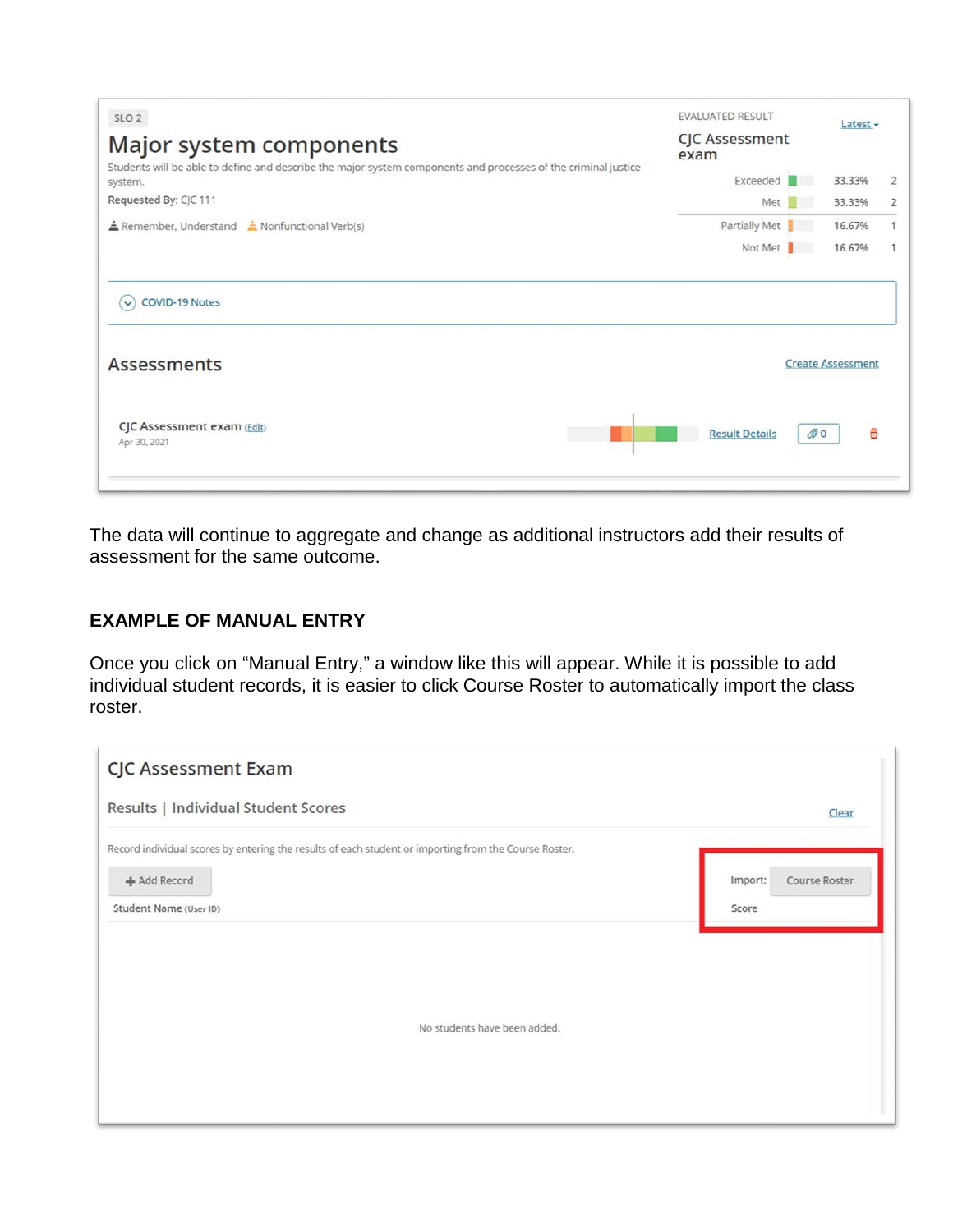All students on the roster will appear. Scores on the assessment should be manually entered for each student. If a student still appears but has withdrawn from the course, they can be removed with the trash can icon.

| CJC Assessment Exam                                                                                   |                          |
|-------------------------------------------------------------------------------------------------------|--------------------------|
| Results   Individual Student Scores                                                                   | Clear                    |
| Record individual scores by entering the results of each student or importing from the Course Roster. |                          |
| + Add Record                                                                                          | Import:<br>Course Roster |
| Student Name (User ID)                                                                                | Score                    |
|                                                                                                       | $96$<br>Score<br>ô       |
|                                                                                                       | 96<br>Score<br>â         |
|                                                                                                       | 96<br>Score<br>â         |
|                                                                                                       | 96<br>Score<br>Ô         |
|                                                                                                       | $96$<br>Score<br>â       |
|                                                                                                       |                          |

The additional documentation on this page is optional. Once all information has been entered, be sure to click "Submit."

| Summary                                                                                                                                                |  |
|--------------------------------------------------------------------------------------------------------------------------------------------------------|--|
|                                                                                                                                                        |  |
| In addition to entering your numeric results, please summarize your results/findings.                                                                  |  |
| Use of Results                                                                                                                                         |  |
| Based on your results/findings, list what could be done to improve student achievement or your assessment process in the future.<br>Add Use of Results |  |
|                                                                                                                                                        |  |
|                                                                                                                                                        |  |
|                                                                                                                                                        |  |